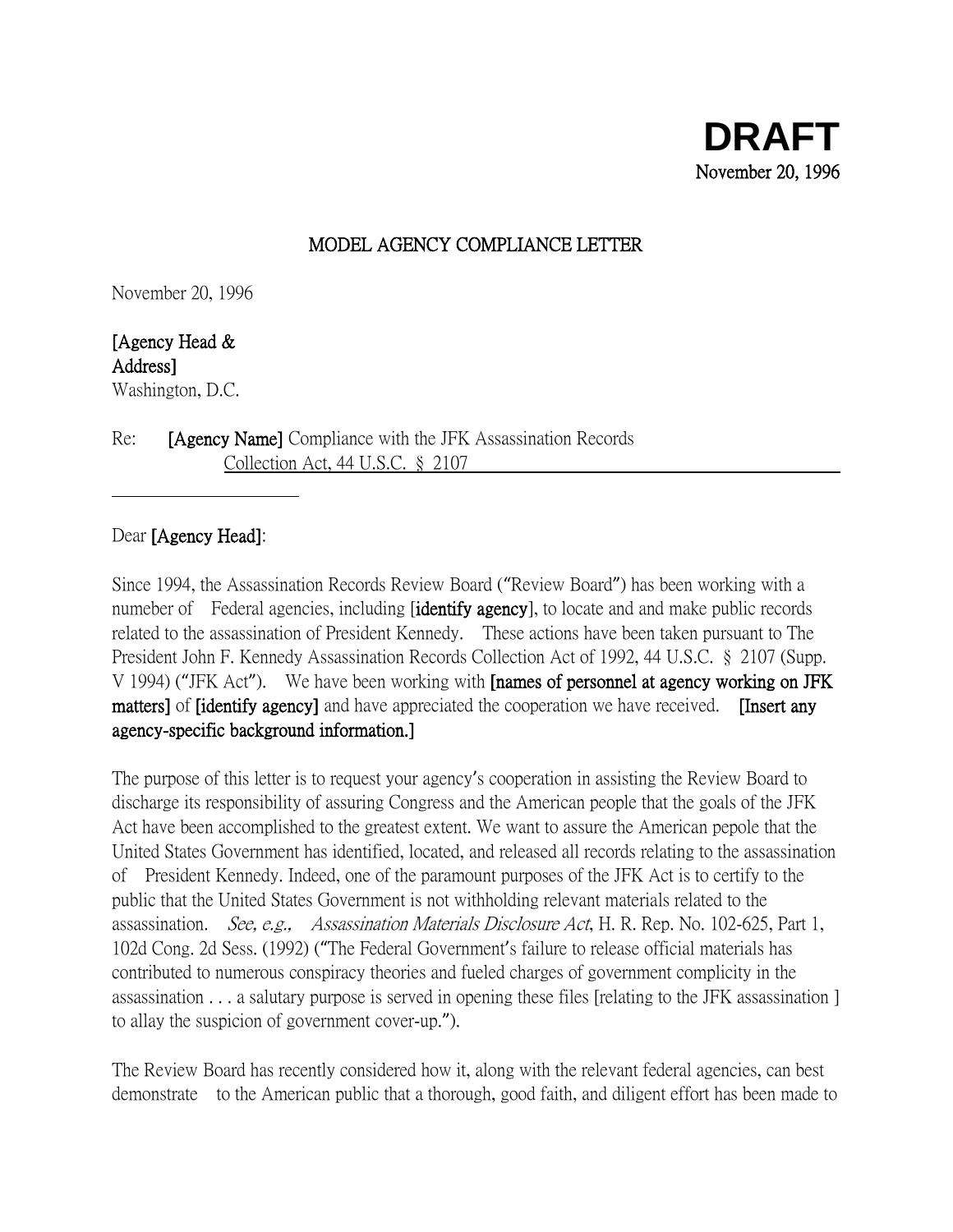locate and release all remaining assassination-related records within the control of the United States Government (and that the Government is not hiding any such materials from public disclosure). Pursuant to the Congressional mandate under the JFK Act to "create an enforceable, independent, and accountable process for the public disclosure of such records," 44 U.S.C. sec. 2107 (2) (a) (3), the Review Board seeks to have the relevant federal agencies provide a complete and specific accounting of their efforts to locate and release assassination-related records, including a full explanation for any destruction of such records.

Accordingly, the Review Board requests that each relevant agency adhere to the formal compliance program (hereinafter "JFK Act Compliance Program") outlined below and devised by the Review Board pursuant to its powers under Section  $7(j)(1)(A)$ ,  $(B)$ ,  $(C)$ ,  $(D)$ , and  $(F)$  of the JFK Act. We hereby request that you undertake the following measures by the dates provided (these dates were set in view of the fact that the Review Board's operations currently are scheduled to expire on September 30, 1997):

1. Designation of Agency Compliance Official (or officials) and statement of intent to comply with the JFK Act. We request that by December 9, 1996 your agency designate an Agency Compliance Official who ultimately will be responsible for ensuring that the agency has complied with its obligations under the JFK Act, including the identification, location, and organization of assassination records and the transmission of those records to the National Archives and Records Administration ("National Archives"). Although the Review Board assumes that [name of agency liaison person] will serve in this position, we nevertheless await your formal confirmation. If necessary, your agency may designate additional persons with knowledge of the measures that have been undertaken to locate assassination records.

We also request that by December 9 the agency convey its agreement to adhere to the compliance procedures outlined in this letter. To the extent that any compliance procedure described below appears to be unreasonable or to present difficulties that we may not have anticipated, please explain why and make alternate suggestions to us.

2. Initial Statement of Compliance. We request that the Agency Compliance Official prepare by January 6, 1997 an initial written statement of the agency's compliance with the JFK Act ("Statement of Compliance"), setting forth the steps that the agency has taken to locate and process assassination records. The Review Board recognizes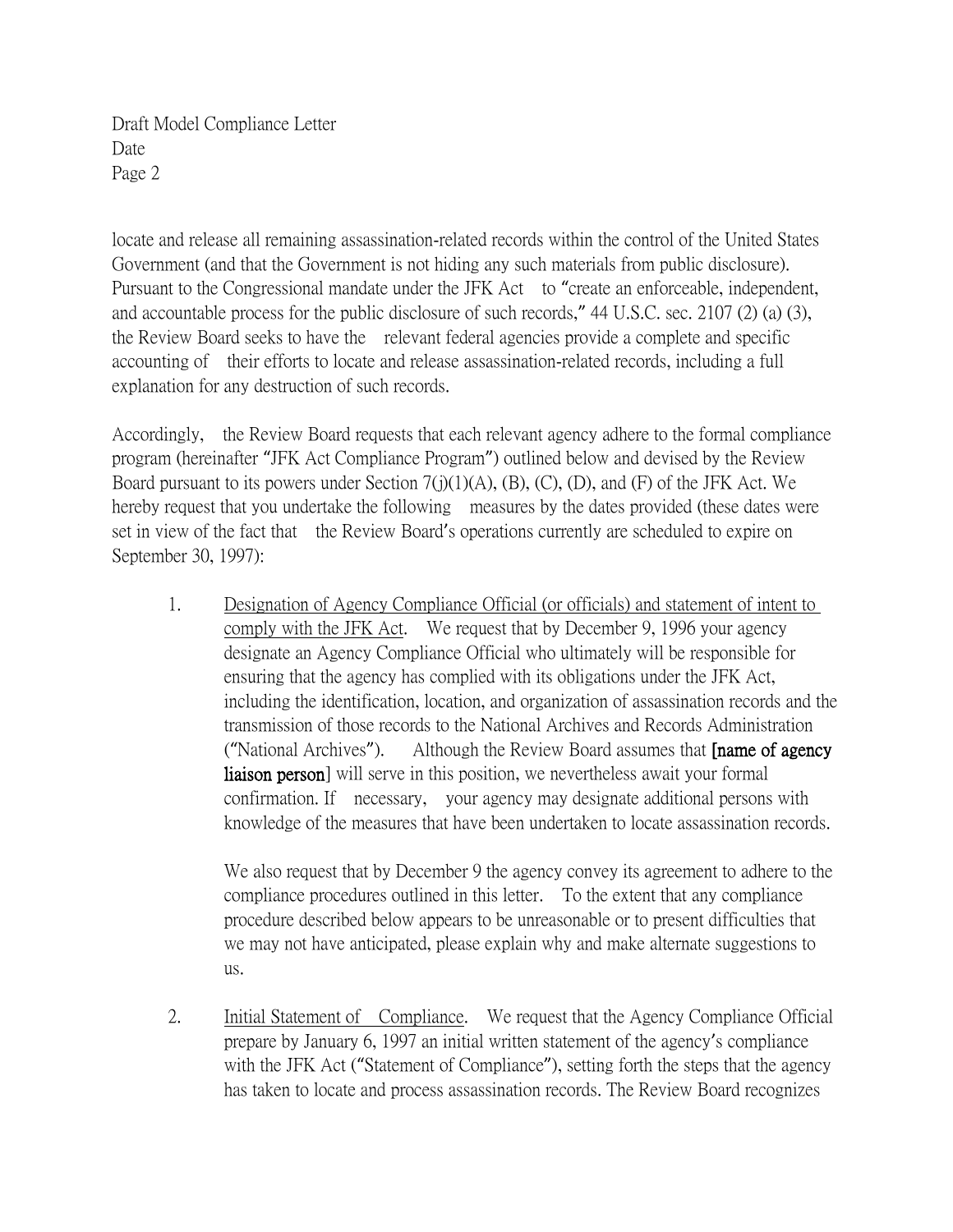> that many of the relevant federal agencies, including [specific agency], have previously written letters to the Review Board apprising it of their progress at various stages of identifying and processing assassination records under the JFK Act. The Statement of Compliance, while it may include information previously reported to the Board, is to be the agency's comprehensive and final report to the American public of what it has done to locate records relating to the assassination. This Statement of Compliance shall include, to the fullest reasonable extent, the following information:

a. A complete description of all steps that your agency took to identify and locate assassination records including, but not limited to, an identification of the major record collections and files that were consulted in the agency's search, any departmental file indices consulted, the names and titles of the persons who were responsible for conducting the searches, the physical locations of the records that were searched, the off-site storage facilities ( $e.g.,$ Federal Records Centers) searched, the specific steps that were taken to locate and retrieve materials in archives, and any other criteria used by the agency to locate assassination records.

[We appreciate that [the agency] provided the Review Board with an earlier letter response of what it did to locate assassination records. Because this response was prepared some time ago and does not reflect subsequent follow-up efforts of the agency, it is not adequate to satisfy the requirement for a current, comprehensive narrative statement by the knowledgeable official as to what the agency has done to assure the location of assassination-related records. For each agency, perhaps explain more specifically the inadequacy of the agency**'**s prior explanation of its record search, including citation to the agency**'**s earlier tasking memos.]

- b. A description of the steps that the agency took in direct response to specific requests of the Review Board to locate certain additional records or information relating to the assassination. [E.g., CIA-1, CIA-6, etc. Perhaps attach the Review Board**'**s prior follow-up requests to the agency for specific records].
- c. To the extent that any assassination-related records have been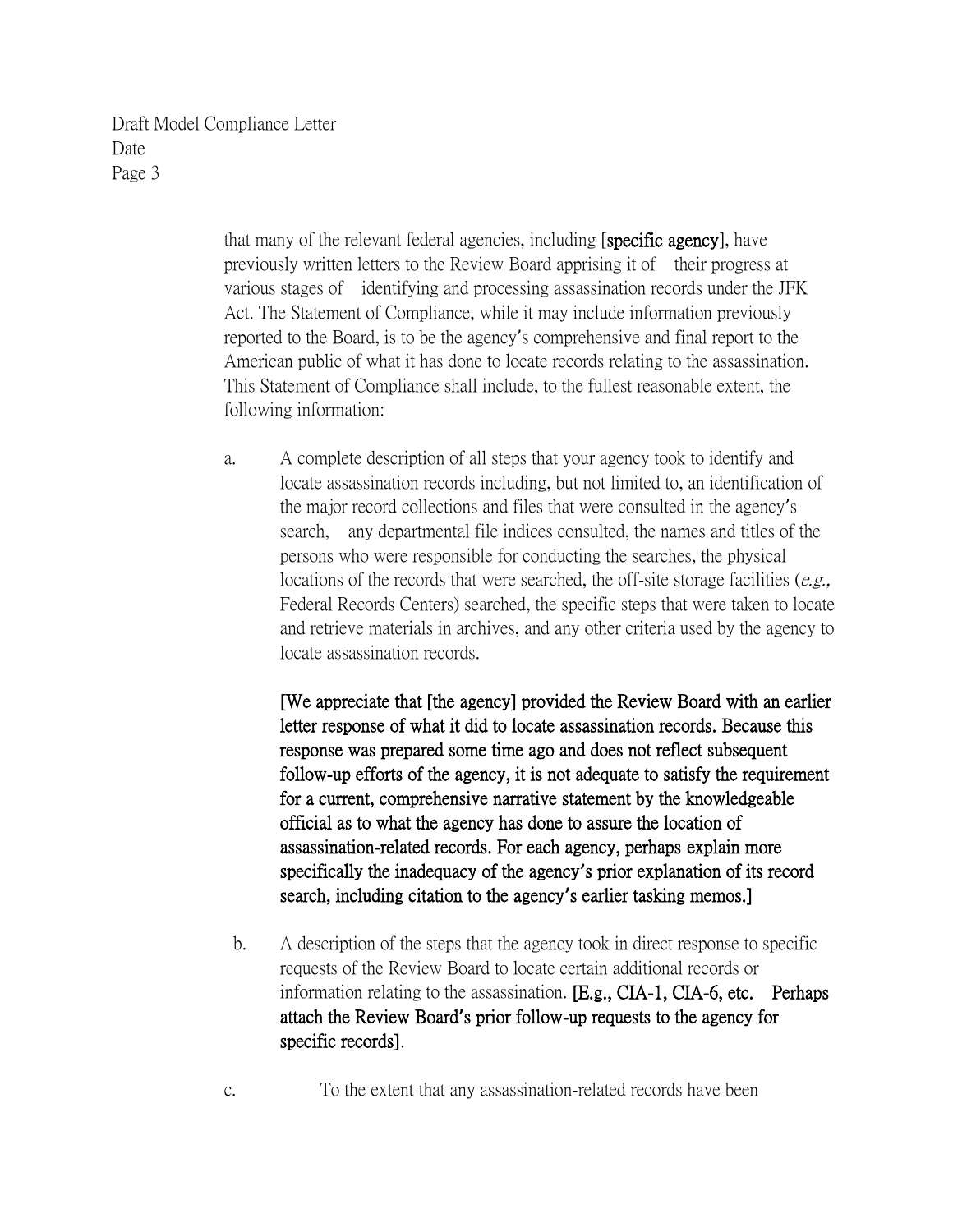destroyed by the agency or any agency official, a full and specific explanation of the circumstances surrounding the destruction of such such records. If we know of specific records that have been destroyed, then we should make reference to them.]

> d. The status of remaining work that you can now identify that needs to be completed by your agency in order to comply fully with the JFK Act, including an identification of the categories of records that must be processed and transmitted to the National Archives, a description of any additional searches for files that must be done, and the projected date(s) for completion of these tasks.

- 3. Review Board Interview With Agency Compliance Official (or Officials). Shortly after the submission of the agency's written Statement of Compliance, we ask that the Agency Compliance Official (as well as any persons who helped prepare the agency's initial Statement of Compliance) be made available to the Review Board for an interview regarding the location of agency assassination records. The interview will be used as an opportunity to resolve any outstanding questions regarding the agency's search, including any follow-up tasks to be completed by the agency. The Review Board anticipates that these interviews will be conducted in January 1997.
- 4. Submission of Final Agency Declaration of Compliance. By July 1, 1997, the agency should expect to complete the process of identification, location, and declassification of its assassination records at which time it should submit to the Review Board a final declaration certifying, under oath, its compliance with the provisions of the JFK Act (the "Final Declaration of Compliance"). This final declaration shall set forth all of the information initially set forth in the initial Statement of Compliance and shall also supplement the initial Statement of Compliance by detailing any further steps that were conducted by the agency in identifying and locating assassination records. The agencies' Final Declarations of Compliance will be included in our final report to Congress.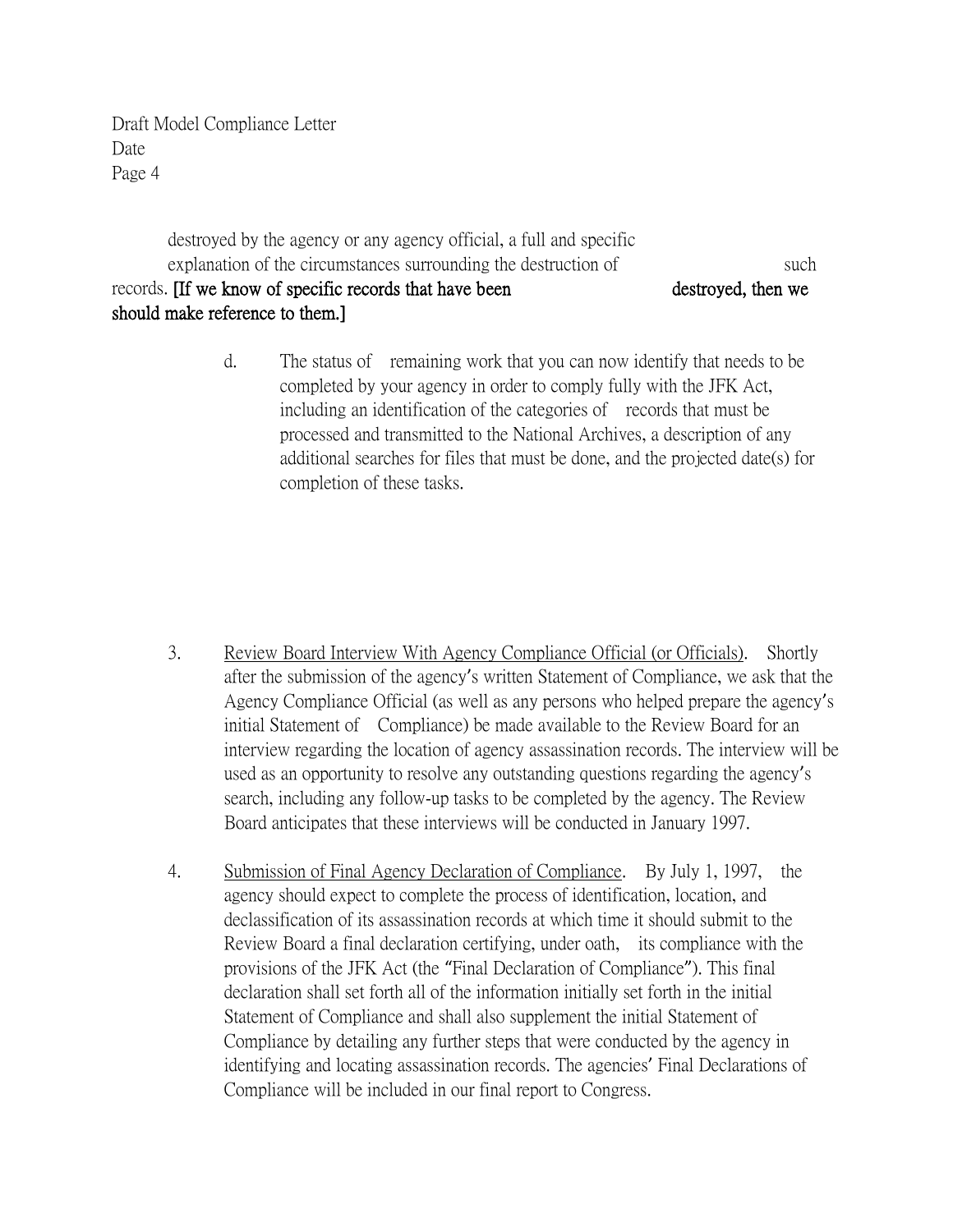> 5. Compliance Depositions. Starting on or about August 1, 1997, the Review Board may conduct depositions, under oath, of the Agency Compliance Official along with any other agency officials with responsibility for complying with the JFK Act. The decision to take a compliance deposition of an agency will be made on a case by case basis, taking into account the importance of the agency to the work of the JFK Act and the sufficiency of the agency's efforts to account fully for its compliance with the JFK Act. In the event that the Review Board decides to commence a compliance deposition of an agency, the responsible agency designee(s) will be expected to testify under oath with respect to any and all issues relating to the agency's record search, including the scope of the search, the identity of files searched, the destruction of any relevant records, and any other matters set forth in the Final Declaration of Compliance. Any person obligated to appear for a deposition under oath shall be fully entitled to obtain legal representation.

We look forward to receiving your initial response, by December 9, that designates your Agency Compliance Official and includes your statement regarding your position with respect to the provisions outlined in this letter. To the extent that you have any questions or suggestions regarding the Compliance Program, please do not hesitate to contact our General Counsel, T. Jeremy Gunn, at (202) 724-0088.

Thank you for your cooperation with our work.

Sincerely,

David G. Marwell Executive Director

cc: Assassination Records Review Board Senate Committee on Governmental Affairs House Committee on Governmental Operations, Subcommittee on Legislation and National Security House Committee on the Judiciary, Subcommittee on Economic and Commercial Law